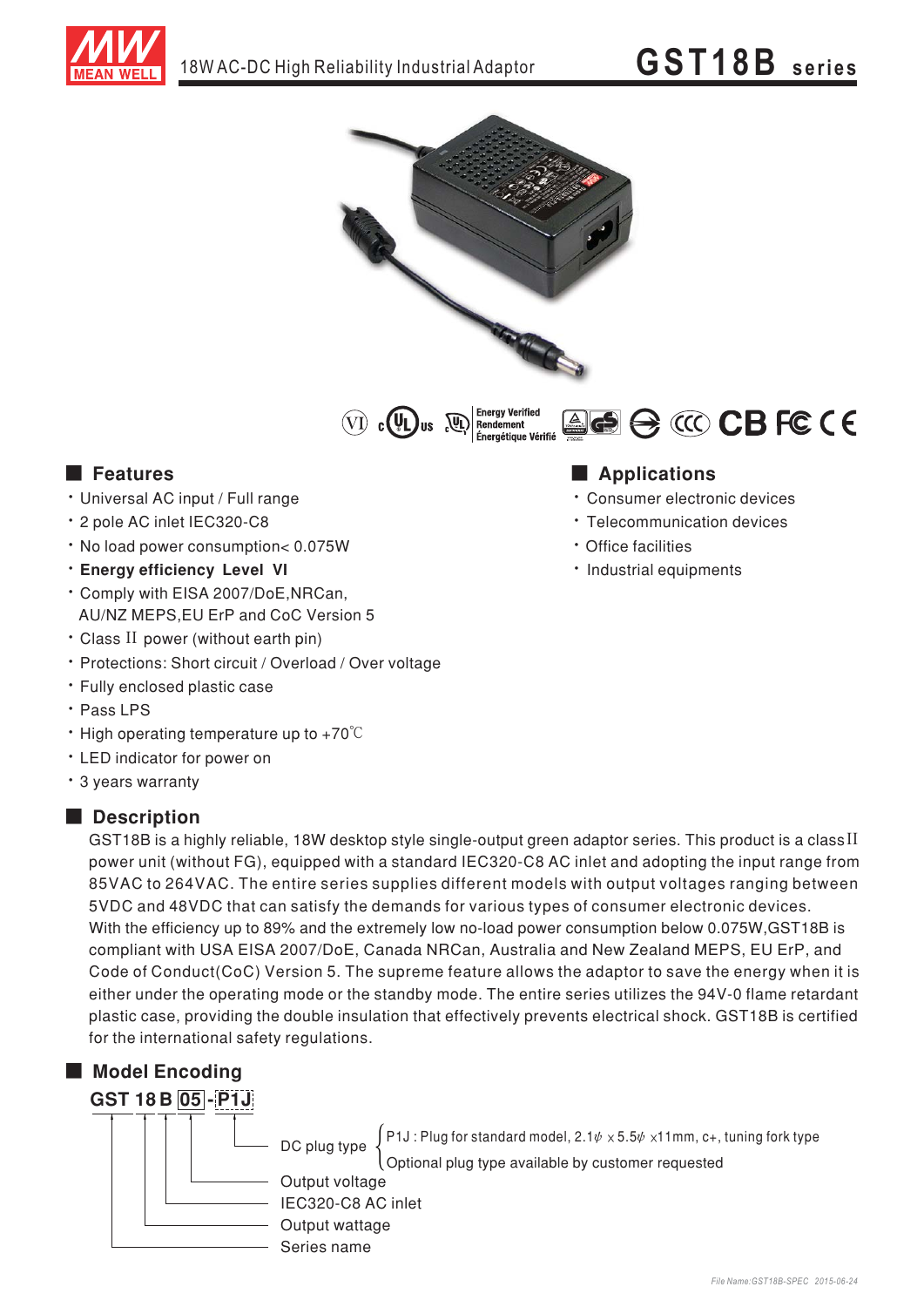

#### **SPECIFICATION**

| ORDER NO.           |                                                                                                                                                                                                                                                                                                                                                                                                                                                                                                                                                                                                                                                                                                                                                                                                                                                                                                                                                                        |                                                                                                                  |                                                                         |            | GST18B05-P1J GST18B07-P1J GST18B09-P1J GST18B12-P1J GST18B15-P1J GST18B18-P1J GST18B24-P1J GST18B28-P1J |             |            |             |             | <b>GST18B48-P1J</b> |
|---------------------|------------------------------------------------------------------------------------------------------------------------------------------------------------------------------------------------------------------------------------------------------------------------------------------------------------------------------------------------------------------------------------------------------------------------------------------------------------------------------------------------------------------------------------------------------------------------------------------------------------------------------------------------------------------------------------------------------------------------------------------------------------------------------------------------------------------------------------------------------------------------------------------------------------------------------------------------------------------------|------------------------------------------------------------------------------------------------------------------|-------------------------------------------------------------------------|------------|---------------------------------------------------------------------------------------------------------|-------------|------------|-------------|-------------|---------------------|
|                     | <b>SAFETY MODEL NO.</b>                                                                                                                                                                                                                                                                                                                                                                                                                                                                                                                                                                                                                                                                                                                                                                                                                                                                                                                                                | GST18B05                                                                                                         | GST18B07                                                                | GST18B09   | GST18B12                                                                                                | GST18B15    | GST18B18   | GST18B24    | GST18B28    | GS18B48             |
| <b>OUTPUT</b>       | Note.2 5V<br><b>DC VOLTAGE</b>                                                                                                                                                                                                                                                                                                                                                                                                                                                                                                                                                                                                                                                                                                                                                                                                                                                                                                                                         |                                                                                                                  | 7.5V                                                                    | 9V         | <b>12V</b>                                                                                              | 15V         | <b>18V</b> | <b>24V</b>  | <b>28V</b>  | 48V                 |
|                     | <b>RATED CURRENT</b>                                                                                                                                                                                                                                                                                                                                                                                                                                                                                                                                                                                                                                                                                                                                                                                                                                                                                                                                                   | 3.0A                                                                                                             | 2.0A                                                                    | 2.0A       | 1.50A                                                                                                   | 1.20A       | 1.0A       | 0.75A       | 0.64A       | 0.375A              |
|                     | <b>CURRENT RANGE</b>                                                                                                                                                                                                                                                                                                                                                                                                                                                                                                                                                                                                                                                                                                                                                                                                                                                                                                                                                   | $0 - 3.0A$                                                                                                       | $0 - 2.0A$                                                              | $0 - 2.0A$ | $0 - 1.50A$                                                                                             | $0 - 1.20A$ | $0 - 1.0A$ | $0 - 0.75A$ | $0 - 0.64A$ | $0 - 0.375A$        |
|                     | <b>RATED POWER (max.)</b>                                                                                                                                                                                                                                                                                                                                                                                                                                                                                                                                                                                                                                                                                                                                                                                                                                                                                                                                              | <b>15W</b>                                                                                                       | <b>15W</b>                                                              | <b>18W</b> | <b>18W</b>                                                                                              | <b>18W</b>  | <b>18W</b> | <b>18W</b>  | <b>18W</b>  | <b>18W</b>          |
|                     | RIPPLE & NOISE (max.) Note.3 80mVp-p                                                                                                                                                                                                                                                                                                                                                                                                                                                                                                                                                                                                                                                                                                                                                                                                                                                                                                                                   |                                                                                                                  | 80mVp-p                                                                 | 80mVp-p    | 80mVp-p                                                                                                 | $100mVp-p$  | 150mVp-p   | 180mVp-p    | 240mVp-p    | 240mVp-p            |
|                     | <b>VOLTAGE TOLERANCE Note.4</b> $\pm$ 5.0%                                                                                                                                                                                                                                                                                                                                                                                                                                                                                                                                                                                                                                                                                                                                                                                                                                                                                                                             |                                                                                                                  | ±5.0%                                                                   | ±5.0%      | ±3.0%                                                                                                   | ±3.0%       | ±3.0%      | ±2.0%       | ±2.0%       | ±2.0%               |
|                     | <b>LINE REGULATION</b>                                                                                                                                                                                                                                                                                                                                                                                                                                                                                                                                                                                                                                                                                                                                                                                                                                                                                                                                                 | Note.5 $\pm$ 1.0%                                                                                                | ±1.0%                                                                   | ±1.0%      | ±1.0%                                                                                                   | ±1.0%       | ±1.0%      | ±1.0%       | ±1.0%       | ±1.0%               |
|                     | <b>LOAD REGULATION</b>                                                                                                                                                                                                                                                                                                                                                                                                                                                                                                                                                                                                                                                                                                                                                                                                                                                                                                                                                 | Note.6 $\pm$ 5.0%                                                                                                | ±5.0%                                                                   | ±5.0%      | ±3.0%                                                                                                   | ±3.0%       | ±3.0%      | ±2.0%       | ±2.0%       | ±2.0%               |
|                     | <b>SETUP, RISE, HOLD UP TIME</b>   1000ms, 30ms, 50ms/230VAC                                                                                                                                                                                                                                                                                                                                                                                                                                                                                                                                                                                                                                                                                                                                                                                                                                                                                                           |                                                                                                                  | 1500ms, 30ms, 15ms/115VAC at full load                                  |            |                                                                                                         |             |            |             |             |                     |
|                     | <b>VOLTAGE RANGE</b>                                                                                                                                                                                                                                                                                                                                                                                                                                                                                                                                                                                                                                                                                                                                                                                                                                                                                                                                                   | Note.7 $85 - 264$ VAC                                                                                            |                                                                         |            |                                                                                                         |             |            |             |             |                     |
| <b>INPUT</b>        | <b>FREQUENCY RANGE</b>                                                                                                                                                                                                                                                                                                                                                                                                                                                                                                                                                                                                                                                                                                                                                                                                                                                                                                                                                 | $47 \sim 63$ Hz                                                                                                  |                                                                         |            |                                                                                                         |             |            |             |             |                     |
|                     | <b>EFFICIENCY (Typ.)</b>                                                                                                                                                                                                                                                                                                                                                                                                                                                                                                                                                                                                                                                                                                                                                                                                                                                                                                                                               | 81%                                                                                                              | 85%                                                                     | 85%        | 86%                                                                                                     | 87%         | 88%        | 88%         | 88.5%       | 89%                 |
|                     | <b>AC CURRENT</b>                                                                                                                                                                                                                                                                                                                                                                                                                                                                                                                                                                                                                                                                                                                                                                                                                                                                                                                                                      | 0.5A/115VAC<br>0.3A/230VAC                                                                                       |                                                                         |            |                                                                                                         |             |            |             |             |                     |
|                     | <b>INRUSH CURRENT (max.)</b>                                                                                                                                                                                                                                                                                                                                                                                                                                                                                                                                                                                                                                                                                                                                                                                                                                                                                                                                           | 35A/115VAC<br>65A/230VAC                                                                                         |                                                                         |            |                                                                                                         |             |            |             |             |                     |
|                     | <b>LEAKAGE CURRENT(max.)</b>                                                                                                                                                                                                                                                                                                                                                                                                                                                                                                                                                                                                                                                                                                                                                                                                                                                                                                                                           |                                                                                                                  | 0.25mA / 240VAC                                                         |            |                                                                                                         |             |            |             |             |                     |
| <b>PROTECTION</b>   | <b>OVERLOAD</b>                                                                                                                                                                                                                                                                                                                                                                                                                                                                                                                                                                                                                                                                                                                                                                                                                                                                                                                                                        | 110 $\sim$ 150% rated output power                                                                               |                                                                         |            |                                                                                                         |             |            |             |             |                     |
|                     |                                                                                                                                                                                                                                                                                                                                                                                                                                                                                                                                                                                                                                                                                                                                                                                                                                                                                                                                                                        | Protection type : Hiccup mode, recovers automatically after fault condition is removed                           |                                                                         |            |                                                                                                         |             |            |             |             |                     |
|                     | <b>OVER VOLTAGE</b>                                                                                                                                                                                                                                                                                                                                                                                                                                                                                                                                                                                                                                                                                                                                                                                                                                                                                                                                                    | 110 $\sim$ 140% rated output voltage                                                                             |                                                                         |            |                                                                                                         |             |            |             |             |                     |
|                     |                                                                                                                                                                                                                                                                                                                                                                                                                                                                                                                                                                                                                                                                                                                                                                                                                                                                                                                                                                        | Protection type: Clamp by zener diode, output short                                                              |                                                                         |            |                                                                                                         |             |            |             |             |                     |
| <b>ENVIRONMENT</b>  | <b>WORKING TEMP.</b>                                                                                                                                                                                                                                                                                                                                                                                                                                                                                                                                                                                                                                                                                                                                                                                                                                                                                                                                                   | $-30 \sim +70^{\circ}$ C (Refer to "Derating Curve")<br>20% ~ 90% RH non-condensing                              |                                                                         |            |                                                                                                         |             |            |             |             |                     |
|                     | <b>WORKING HUMIDITY</b>                                                                                                                                                                                                                                                                                                                                                                                                                                                                                                                                                                                                                                                                                                                                                                                                                                                                                                                                                | $-40 \sim +85^{\circ}$ C, 10 ~ 95% RH                                                                            |                                                                         |            |                                                                                                         |             |            |             |             |                     |
|                     | <b>STORAGE TEMP., HUMIDITY</b><br><b>TEMP. COEFFICIENT</b>                                                                                                                                                                                                                                                                                                                                                                                                                                                                                                                                                                                                                                                                                                                                                                                                                                                                                                             | $\pm$ 0.03% / °C (0 ~ 50°C)                                                                                      |                                                                         |            |                                                                                                         |             |            |             |             |                     |
|                     | <b>VIBRATION</b>                                                                                                                                                                                                                                                                                                                                                                                                                                                                                                                                                                                                                                                                                                                                                                                                                                                                                                                                                       |                                                                                                                  | 10 ~ 500Hz, 2G 10min./1cycle, period for 60min. each along X, Y, Z axes |            |                                                                                                         |             |            |             |             |                     |
|                     | UL60950-1, CSA C22.2, TUV EN60950-1, BSMI CNS14336, CCC GB4943 approved<br><b>SAFETY STANDARDS</b>                                                                                                                                                                                                                                                                                                                                                                                                                                                                                                                                                                                                                                                                                                                                                                                                                                                                     |                                                                                                                  |                                                                         |            |                                                                                                         |             |            |             |             |                     |
| <b>SAFETY &amp;</b> | <b>WITHSTAND VOLTAGE</b><br>I/P-O/P:4242VDC                                                                                                                                                                                                                                                                                                                                                                                                                                                                                                                                                                                                                                                                                                                                                                                                                                                                                                                            |                                                                                                                  |                                                                         |            |                                                                                                         |             |            |             |             |                     |
| <b>EMC</b>          | <b>ISOLATION RESISTANCE</b>                                                                                                                                                                                                                                                                                                                                                                                                                                                                                                                                                                                                                                                                                                                                                                                                                                                                                                                                            | I/P-O/P:100M Ohms / 500VDC / 25°C / 70% RH                                                                       |                                                                         |            |                                                                                                         |             |            |             |             |                     |
| (Note. 8)           | <b>EMC EMISSION</b>                                                                                                                                                                                                                                                                                                                                                                                                                                                                                                                                                                                                                                                                                                                                                                                                                                                                                                                                                    | Compliance to EN55022 class B, EN61000-3-2,3, FCC PART 15 / CISPR22 class B, CNS13438 class B, GB9254, GB17625.1 |                                                                         |            |                                                                                                         |             |            |             |             |                     |
|                     | <b>EMC IMMUNITY</b>                                                                                                                                                                                                                                                                                                                                                                                                                                                                                                                                                                                                                                                                                                                                                                                                                                                                                                                                                    | Compliance to EN61000-4-2,3,4,5,6,8,11, light industry level, criteria A                                         |                                                                         |            |                                                                                                         |             |            |             |             |                     |
|                     | <b>MTBF</b>                                                                                                                                                                                                                                                                                                                                                                                                                                                                                                                                                                                                                                                                                                                                                                                                                                                                                                                                                            | 500Khrs min. MIL-HDBK-217F(25°C)                                                                                 |                                                                         |            |                                                                                                         |             |            |             |             |                     |
| <b>OTHERS</b>       | <b>DIMENSION</b>                                                                                                                                                                                                                                                                                                                                                                                                                                                                                                                                                                                                                                                                                                                                                                                                                                                                                                                                                       | 79*54*33mm (L*W*H)                                                                                               |                                                                         |            |                                                                                                         |             |            |             |             |                     |
|                     | <b>PACKING</b>                                                                                                                                                                                                                                                                                                                                                                                                                                                                                                                                                                                                                                                                                                                                                                                                                                                                                                                                                         | 191.5g; 60pcs/12.5Kg/1.22CUFT                                                                                    |                                                                         |            |                                                                                                         |             |            |             |             |                     |
| <b>CONNECTOR</b>    | <b>PLUG</b>                                                                                                                                                                                                                                                                                                                                                                                                                                                                                                                                                                                                                                                                                                                                                                                                                                                                                                                                                            | See page 3 ; Other type available by customer requested                                                          |                                                                         |            |                                                                                                         |             |            |             |             |                     |
|                     | <b>CABLE</b>                                                                                                                                                                                                                                                                                                                                                                                                                                                                                                                                                                                                                                                                                                                                                                                                                                                                                                                                                           | See page 3 : Other type available by customer requested                                                          |                                                                         |            |                                                                                                         |             |            |             |             |                     |
| <b>NOTE</b>         | 1.All parameters are specified at 230VAC input, rated load, 25 <sup>°</sup> C 70% RH ambient.<br>2.DC voltage: The output voltage set at point measure by plug terminal & 50% load.<br>3. Ripple & noise are measured at 20MHz by using a 12" twisted pair terminated with a 0.1uf & 47uf capacitor.<br>4. Tolerance: includes set up tolerance, line regulation, load regulation.<br>5. Line regulation is measured from low line to high line at rated load.<br>6. Load regulation is measured from 10% to 100% rated load.<br>7. Derating may be needed under low input voltage. Please check the derating curve for more details.<br>8. The power supply is considered as an independent unit, but the final equipment still need to re-confirm that the whole system complies with the<br>EMC directives. For guidance on how to perform these EMC tests, please refer to "EMI testing of component power supplies."<br>(as available on http://www.meanwell.com) |                                                                                                                  |                                                                         |            |                                                                                                         |             |            |             |             |                     |